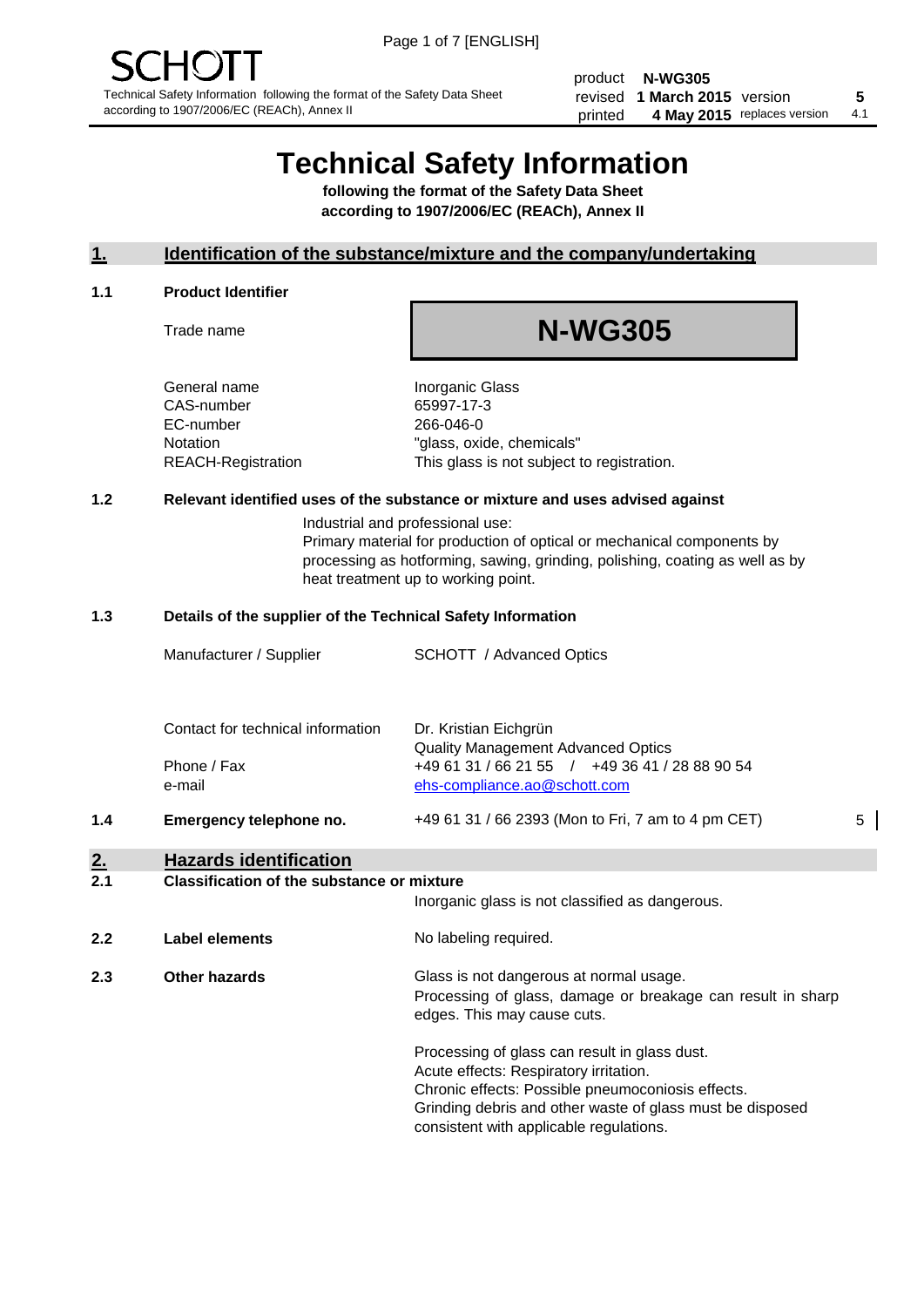## **3. Composition/information on ingredients**

#### **3.1 Substances**

As the substance glass is not included in the candidate list of substances of very high concern, currently there are no information duties according to article 33 of REACH. However for the production of glass we may use substances, which are on the candidate list and had been included in Annex XIV of the REACH regulation or could be included in future . These powdery substances are not present as such in the final glass; they are fully integrated into the glass matrix through the melting process. Thus they loose their original characteristics. The main components are listed as additional information in chapter 16. For more information please refer to ehs-compliance.ao@schott.com.

#### **3.2 Mixtures**

Glass is classified as substance acc. to regulation (EC) No 987/2008 (amending of Reach-Reg.).

#### **4. First aid measures**

#### **4.1 Description of first aid measures**

| <b>General information</b> | Glass is no hazardous substance. The following information<br>refer to glass dust and glass splinter which may result from<br>processing or breakage. |
|----------------------------|-------------------------------------------------------------------------------------------------------------------------------------------------------|
| <b>After inhalation</b>    | Supply fresh air; consult doctor in case of complaints                                                                                                |
| After skin contact         | Normally not dangerous.                                                                                                                               |
|                            | Consult doctor in case of complaints.                                                                                                                 |
| After eye contact          | Rinse under running water.                                                                                                                            |
|                            | Consult doctor in case of complaints.                                                                                                                 |
| <b>After swallowing</b>    | Consult doctor                                                                                                                                        |

#### **4.2 Most important symptoms and effects, both acute and delayed**

none known

**4.3 Indication of immediate medical attention and special treatment needed** 

|     |                                                                     | none                           |
|-----|---------------------------------------------------------------------|--------------------------------|
| 5.  | <b>Fire fighting measures</b>                                       |                                |
| 5.1 | <b>Extinguishing media</b>                                          | no requirements                |
| 5.2 | Special hazards arising from the substance or mixture               | none. Glass is noncombustible. |
| 5.3 | <b>Advice for firefighters</b>                                      | none                           |
| 6.  | <b>Accidental release measures</b>                                  |                                |
| 6.1 | Personal precautions, protective equipment and emergency procedures |                                |
|     |                                                                     | none                           |
| 6.2 | <b>Environmental Precautions</b>                                    | none                           |
| 6.3 | Methods and material for containment and cleaning up                | none                           |
| 6.4 | Reference to other sections                                         | none                           |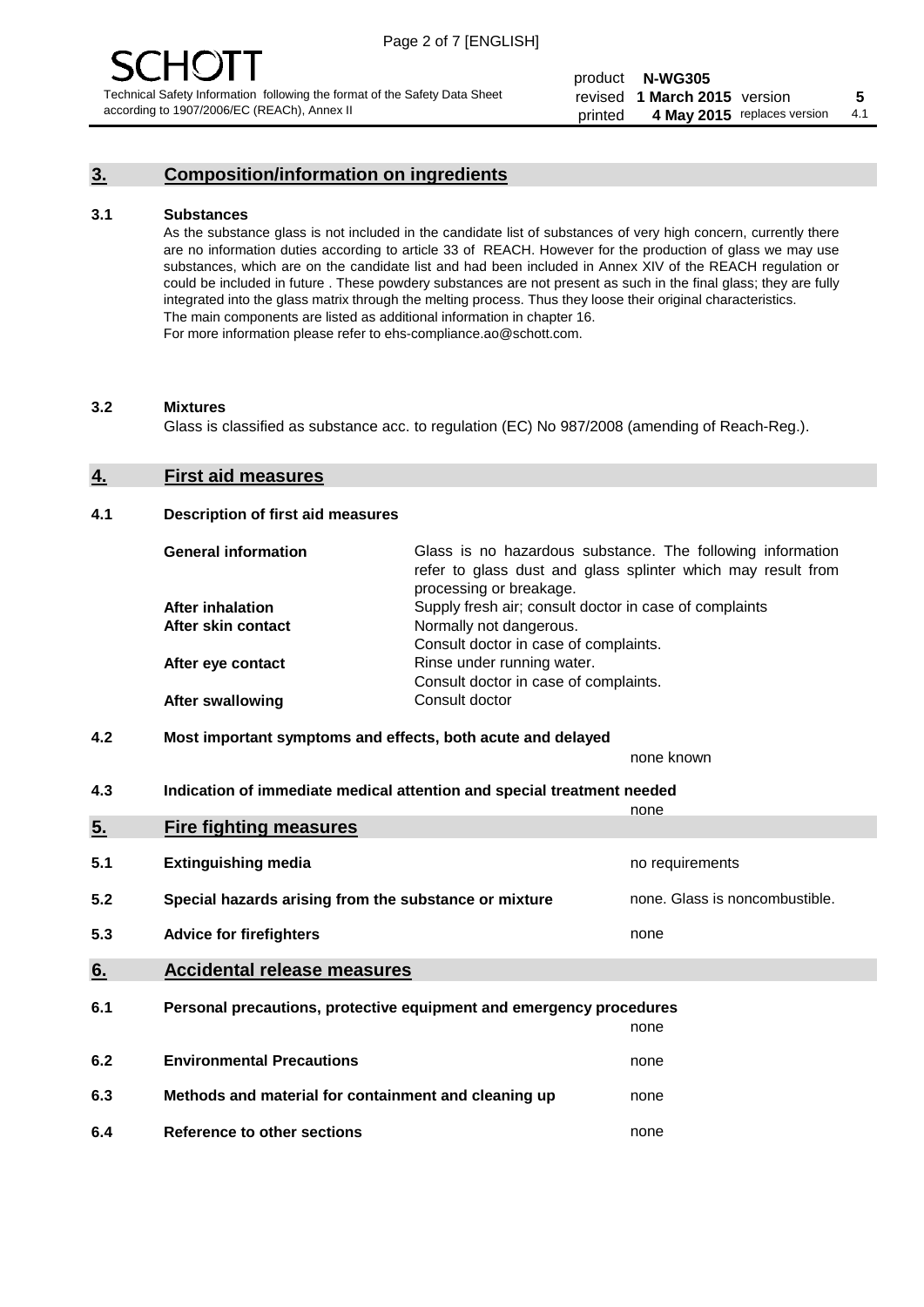

| <u>7.</u><br>7.1                                                                                                                                                                                                                                                                                                                                                                                                                      | <b>Handling and storage</b>                                                                                      |                                                                                                                                                                                                                                                                                                                                        |
|---------------------------------------------------------------------------------------------------------------------------------------------------------------------------------------------------------------------------------------------------------------------------------------------------------------------------------------------------------------------------------------------------------------------------------------|------------------------------------------------------------------------------------------------------------------|----------------------------------------------------------------------------------------------------------------------------------------------------------------------------------------------------------------------------------------------------------------------------------------------------------------------------------------|
|                                                                                                                                                                                                                                                                                                                                                                                                                                       | <b>Precautions for safe handling</b>                                                                             | Avoid breakage because of injury risk by sharp edges.                                                                                                                                                                                                                                                                                  |
| 7.2                                                                                                                                                                                                                                                                                                                                                                                                                                   | Conditions for safe storage, including any incompatibilities                                                     | Store in dry environment. Avoid excessive humidity.                                                                                                                                                                                                                                                                                    |
| 7.3                                                                                                                                                                                                                                                                                                                                                                                                                                   | Specific end use(s)                                                                                              | see section 1.2                                                                                                                                                                                                                                                                                                                        |
| <u>8.</u>                                                                                                                                                                                                                                                                                                                                                                                                                             | <b>Exposure controls / personal protection</b>                                                                   |                                                                                                                                                                                                                                                                                                                                        |
| 8.1                                                                                                                                                                                                                                                                                                                                                                                                                                   | <b>Control parameters</b><br>Regulation<br>Value<br>0,3 mg / $m3$<br>peak limit<br>no information<br>teratogenic | In case of dust formation, declaration for FUSED SILICA, CAS-No: 60676-86-0<br>TRGS 900 - GERMAN OCCUPATIONAL EXPOSURE LIMIT VALUES (01/2006)<br>(EXPOSURE LIMIT VALUE) with reference to the respirable fraction.<br>There is no reason to fear a risk of damage to the developing embryo<br>or foetus when limit value is adhered to |
| 8.2<br><b>Exposure controls</b><br>Technical measures and appropriate work processes have higher priority than personal<br>protective equipment. Provide adequate ventilation by local exhaust ventilation or ventilation<br>in general.<br>Adequate assessment tools for verification of effectivity of the protective measures includes<br>methods of measurements as described in "Technischen Regeln for Gefahrstoffe (TRGS) 402. |                                                                                                                  |                                                                                                                                                                                                                                                                                                                                        |
|                                                                                                                                                                                                                                                                                                                                                                                                                                       | <b>Respiratory Protection</b>                                                                                    | Technical measure: wet grinding/processing, avoid dust<br>formation.<br>If glass dust or particulates are above the national exposure<br>limits use a national approved respirator for dust and fibers.                                                                                                                                |
|                                                                                                                                                                                                                                                                                                                                                                                                                                       | <b>Hand Protection</b>                                                                                           | Use protective gloves and safety wristbands for protection<br>against cut injuries.                                                                                                                                                                                                                                                    |
|                                                                                                                                                                                                                                                                                                                                                                                                                                       | Eye Protection                                                                                                   | Use industrial safety glasses that meet national standards.                                                                                                                                                                                                                                                                            |
|                                                                                                                                                                                                                                                                                                                                                                                                                                       | <b>Personnel Protection</b>                                                                                      | Use safety skirting for protection from sharp edges.<br>Wear safety shoes.                                                                                                                                                                                                                                                             |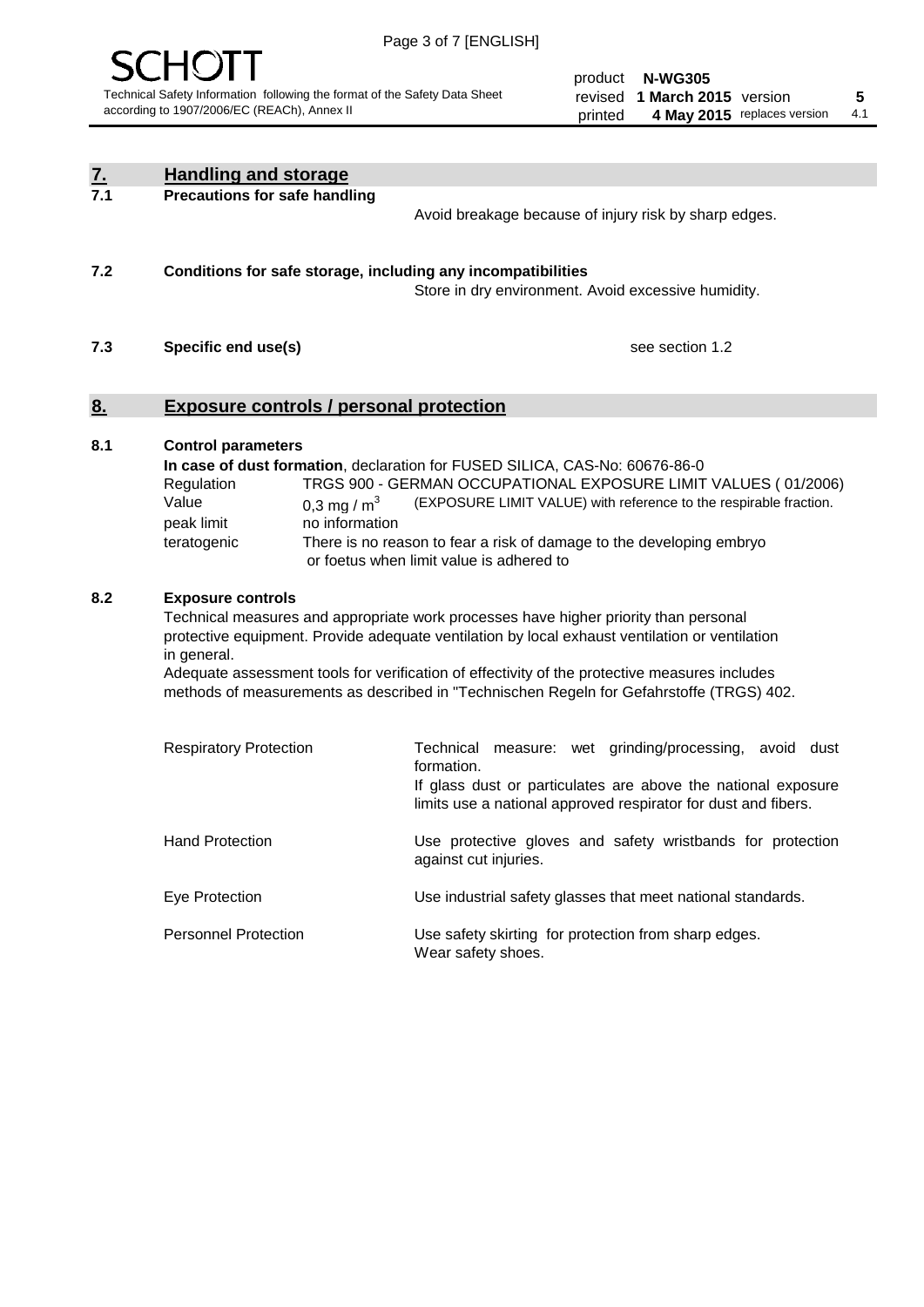#### **9. Physical and chemical properties**

#### **9.1 Information on basic physical and chemical properties**

|     | Appearance                            |                                                    |
|-----|---------------------------------------|----------------------------------------------------|
|     | <b>Physical state</b>                 | solid                                              |
|     | <b>Colour</b>                         | transparent or coloured                            |
|     | <b>Odour</b>                          | odourless                                          |
|     | pH-value                              | not applicable                                     |
|     | Boilling point/boilling range         | not applicable                                     |
|     | Melting point/melting range           | 562 °C                                             |
|     |                                       | Transformation temperature according to ISO 7884-8 |
|     | <b>Flashpoint</b>                     | not combustible                                    |
|     | <b>Combustibility</b>                 | not combustible                                    |
|     | Ignition temperature                  | none                                               |
|     | <b>Auto flammability</b>              | none                                               |
|     | Danger of explosion                   | none                                               |
|     | <b>Explosive limits upper / lower</b> | none                                               |
|     | <b>Oxidizing characteristics</b>      | none                                               |
|     | Vapour pressure                       | not applicable                                     |
|     | Density (20 °C)                       | $2,51$ g/ccm                                       |
|     | <b>Water solubility</b>               | not applicable                                     |
|     | <b>Fat solubility</b>                 | not applicable                                     |
|     | n-octanol-water partition coefficient | not applicable                                     |
|     | <b>Other information</b>              | none                                               |
| 9.2 | <b>Other information</b>              | none                                               |

#### **10. Stability and Reactivity**

#### **10.1 Reactivity**

Glass is a stable material. Glass is inert to many chemicals, but may react to hot, strong alkaline solutions and with hydrofluoric, fluorosilicic and phosphoric acids. When heated to temperatures above the melting point, metal oxide fumes may be emitted.

Glass is an amorphous, inorganic, usually transparent or translucent substance consisting of a mixture of silicates or sometimes borates or phosphates as glass formers. With additions of modifiers a melt is produced at high temperatures, that cools to a solid state without crystallization.

#### **10.2 Chemical stability**

Glass is stable at normal environmental conditions.

**10.3 Possibility of hazardous reactions** 

No hazardous reactions at intended use.

| 10.4 | <b>Conditions to avoid</b>              | see section 10.1 |
|------|-----------------------------------------|------------------|
| 10.5 | Incompatible materials                  | see section 10.1 |
| 10.6 | <b>Hazardous decomposition products</b> | see section 10.1 |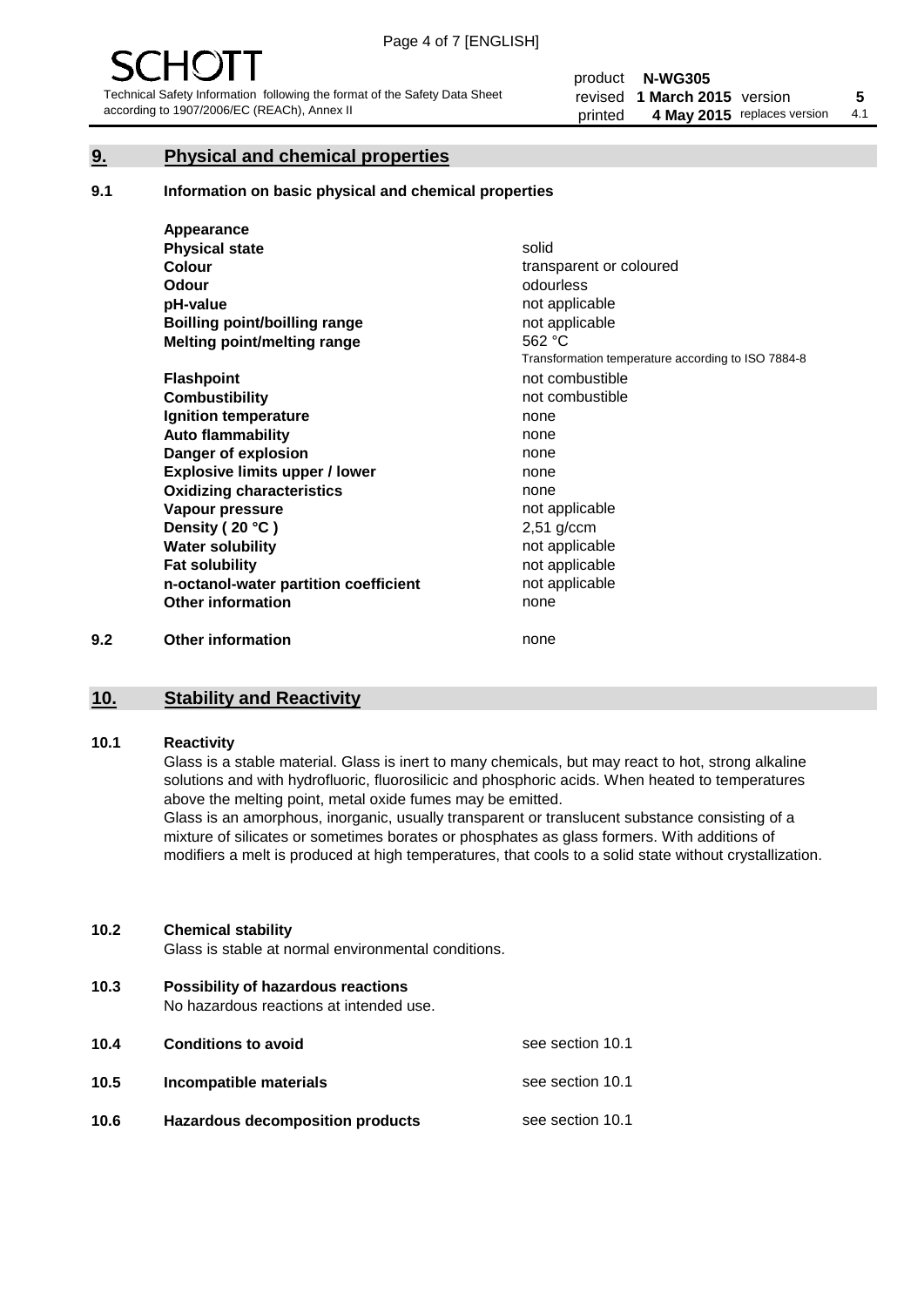

#### **11. Toxicological information**

**11.1 Information on toxicological effects** Toxicological data are not available.

## **12. Ecological information**

- **12.1 Toxicity**
- **12.2 Persistence and degradability**
- **12.3 Bioaccumulative potential**
- **12.4 Mobility in soil**
- **12.5 Results of PBT and vPvB assessment**
- **12.6 Other adverse effects**

#### **13. Disposal considerations**

**13.1 Waste treatment methods**

Disposal according to local regulations

unknown unknown unknown unknown

unknown unknown

| <u>14.</u> | <b>Transport information</b>                                            |                     |
|------------|-------------------------------------------------------------------------|---------------------|
| 14.1       | <b>UN Number</b>                                                        | no requirements     |
| 14.2       | <b>UN Proper Shipping Name</b>                                          | no requirements     |
| 14.3       | <b>Transport hazard class(es)</b>                                       | no requirements     |
| 14.4       | Packing group                                                           | no requirements     |
| 14.5       | <b>Environmental hazards</b>                                            | no requirements     |
| 14.6       | Special precautions for user                                            | see sections 6 to 8 |
| 14.7       | Transport in bulk according to Annex II of MARPOL73/78 and the IBC Code |                     |
|            |                                                                         | no requirements     |

#### **15. Regulatory information**

#### **15.1 Safety, health and environmental regulations/legislation specific for the substance or mixture**

**REACH** Under REACH glass is classified as a "Substance". According to Appendix V Number 11 of the REACh regulation glass is exempted from registration if specified conditions are met. SCHOTT AG, Advanced Optics has examined this conditions for its products. This glass is not subject to registration.

**RoHS** This glass does not contain - according to our knowledge - materials in concentrations, whose placing on the market is forbidden in accordance to the current requirements of the European Directive 2011/65/EU.

#### **United Nations Globally Harmonized System (UN-GHS) related to safety information.**

This information considers also the requirements of the UN-GHS related to safety information.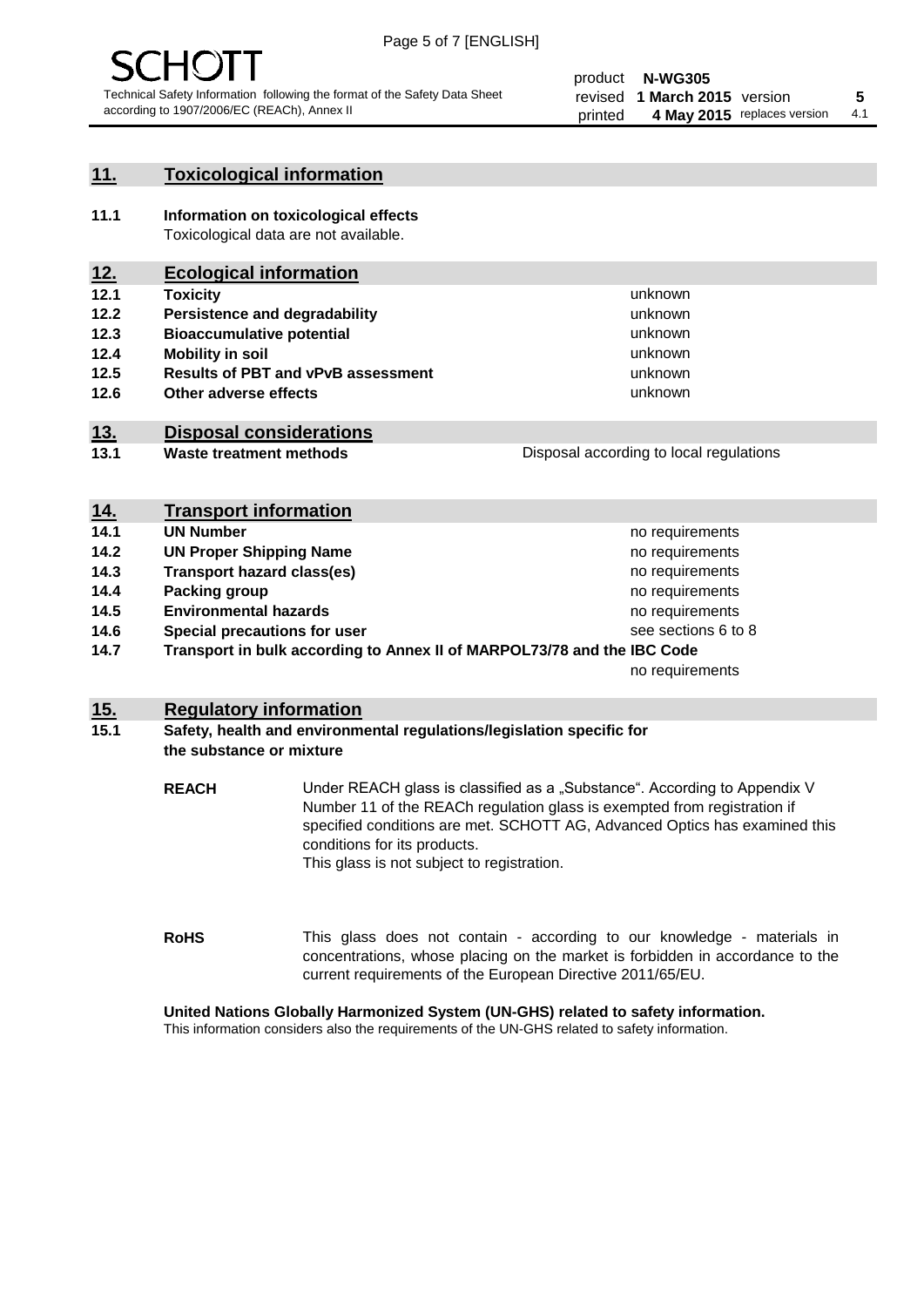# $\mathbf{H}$

Technical Safety Information following the format of the Safety Data Sheet according to 1907/2006/EC (REACh), Annex II

#### product **N-WG305** revised **5 1 March 2015** version printed 4 May 2015 replaces version 4.1

#### **15.2 Chemical Safety Assessment**

A Chemical Safety Assessment has not been carried out.

#### **16. Other information**

#### **16.1 Composition of mixture according to raw materials, based on the oxides.**

| chemical          |               | proportion    | <b>SVHC (REACH)</b> | Reg.  | <b>OSHA</b>                                  | <b>ACGIH</b>        | Carc. |
|-------------------|---------------|---------------|---------------------|-------|----------------------------------------------|---------------------|-------|
| name              | <b>CAS-No</b> | of weigth (%) | (Y/N)               | (Y/N) | <b>PEL</b>                                   | <b>TLV</b>          | (Y/N) |
| Boron Oxide       | 1303-86-2     | $10 - 20$     | Yes                 | Yes   | $15 \text{ mg/m}^3$                          | $10 \text{ mg/m}^3$ | No    |
| Barium Oxide      | 1304-28-5     | $1 - 10$      | No                  | Yes   | $0.5 \text{ mg/m}^3$ 0.05 mg/m <sup>3</sup>  |                     | No    |
| Calcium Oxide     | 1305-78-8     | < 1           | N <sub>0</sub>      | Yes   | $5 \text{ mg/m}^3$                           | $2 \text{ mg/m}^3$  | No    |
| Potassium Oxide   | 12136-45-7    | $1 - 10$      | No                  | No    | N/A                                          | N/A                 | No    |
| Sodium Oxide      | 1313-59-3     | $10 - 20$     | No                  | No    | N/A                                          | N/A                 | No    |
| Antimony Trioxide | 1309-64-4     | < 1           | No                  | Yes   | $0.5 \text{ mg/m}^3$ 0.5 mg/m <sup>3</sup>   |                     | Yes   |
| Silica            | 14808-60-7    | $60 - 70$     | No                  | Yes   | $0.1 \text{ mg/m}^3$ 0.025 mg/m <sup>3</sup> |                     | No    |
| Titanium Oxide    | 13463-67-7    | < 1           | No                  | Yes   | $15 \text{ mg/m}^3$                          | $10 \text{ mg/m}^3$ | No    |
|                   |               |               |                     |       |                                              |                     |       |

**The classification and limiting values are valid for the raw materials, see section 3. Glass is not a substance of very high concern (SVHC).**

#### **Explanations to the data in the table**

| SVHC(REACH)        | The raw material is listed in the candidate list of the substances of very high<br>concern                                                                 |
|--------------------|------------------------------------------------------------------------------------------------------------------------------------------------------------|
| Reg.               | Regulated chemical substance per list OSHA Regulations (Standards - 29 CFR)<br>Subpart 1910.1000 Tables Z1 to Z3 Limits for Air Contaminants               |
| OSHA / PEL         | Permissible exposure limit – for chemical materials, issued by the OSHA                                                                                    |
| <b>ACGIH / TLV</b> | Threshold limit value - chemical substances classification by the ACGIH                                                                                    |
| <b>OSHA</b>        | Occupational Safety and Health Administration, an organization of the US.<br>Department of Labor (www.osha.gov).                                           |
| ACGIH              | American Conference of Governmental Industrial Hygienists (ACGIH), an<br>member-based organization that advances occupational and environmental<br>health. |
| Carc.              | Chemical substance classified as carcinogen                                                                                                                |